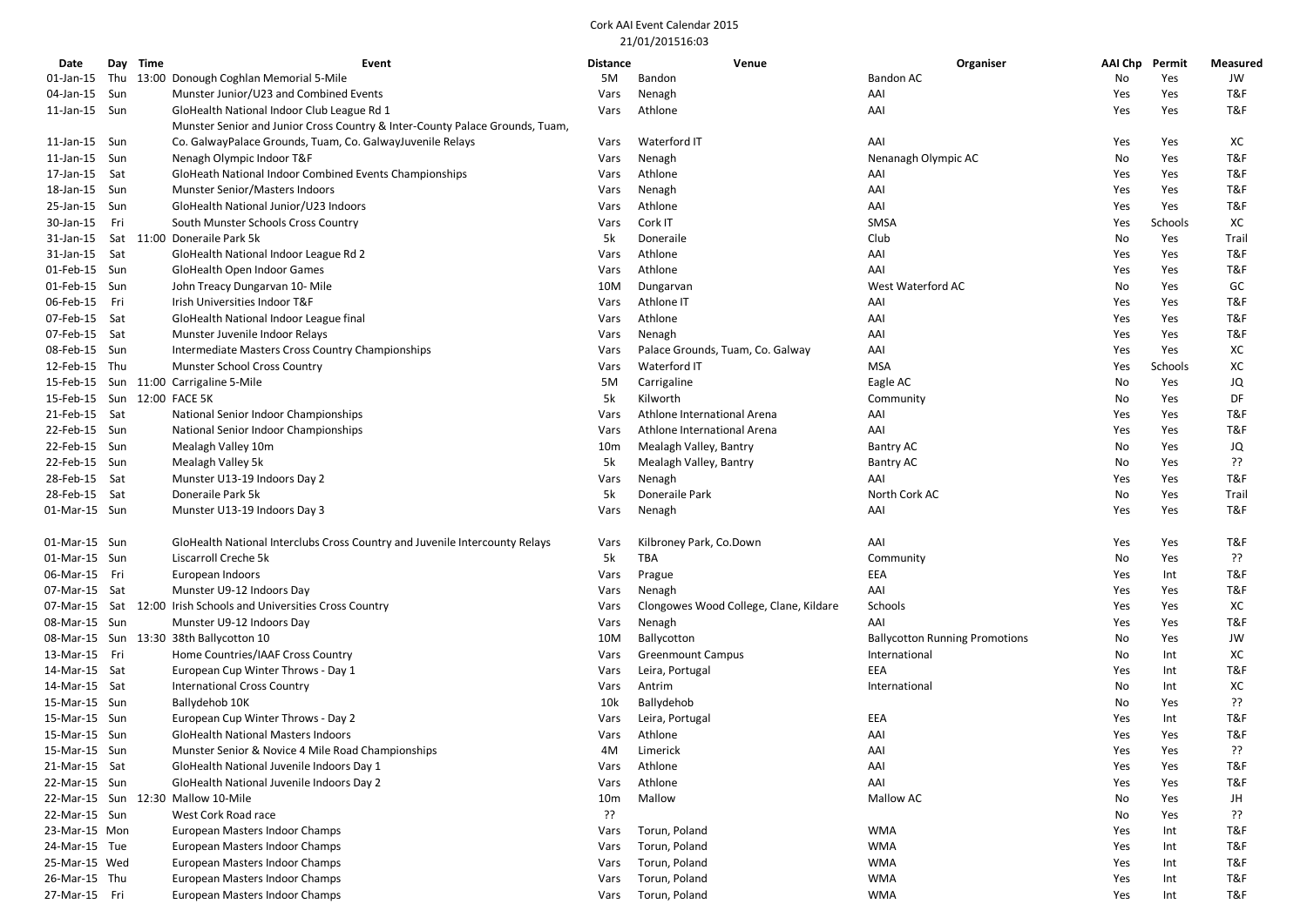| 28-Mar-15 Sat |     | European Masters Indoor Champs                                   | Vars     | Torun, Poland                     | <b>WMA</b>                            | Yes | Int | T&F         |
|---------------|-----|------------------------------------------------------------------|----------|-----------------------------------|---------------------------------------|-----|-----|-------------|
| 28-Mar-15 Sat |     | GloHealth National Juvenile Indoors Day 3                        | Vars     | Athlone                           | AAI                                   | Yes | Yes | T&F         |
| 28-Mar-15 Sat |     | <b>World Cross Country Championships</b>                         | Vars     | Guiyang                           | <b>IAAF</b>                           | Yes | Int | хc          |
|               |     | 28-Mar-15 Sat 11:00 Doneraile Park 5k                            | 5k       | Doneraile Park                    | North Cork AC                         | No  | Yes | Trail       |
| 29-Mar-15 Sun |     | Athletics Ireland Spring Throws                                  | Vars     | Athlone                           | AAI                                   | Yes | Yes | T&F         |
| 29-Mar-15 Sun |     | Munster Masters 4 Mile Road Championships                        | 4M       | TBC                               | AAI                                   | Yes | Yes | ??          |
| 03-Apr-15 Fri |     | Liscarroll 5K                                                    | 5k       | Doneraile Park                    | Liscarroll AC                         | No  | Yes | JW          |
| 04-Apr-15     |     | Sat 12:00 Ahakista Rowing Club 10k                               | 10k      | Ahakista                          | Community                             | No  | Yes | JQ          |
| 10-Apr-15     | Fri | Irish Universities T&F Championships Day 1                       | Vars     | Mary Peters Track, Belfast        | <b>IUAA</b>                           | Yes | Yes | T&F         |
| 11-Apr-15 Sat |     | Irish Universities T&F Championships Day 2                       | Vars     | Mary Peters Track, Belfast        | <b>IUAA</b>                           | Yes | Yes | T&F         |
| 12-Apr-15 Sun |     | AAI National 10K Championships                                   | 10k      | Phoenix Park, Dublin              | AAI                                   | Yes | Yes | <b>TMcC</b> |
| 12-Apr-15 Sun |     | Great Ireland Run/National 10K Championships                     | 10k      | Phoenix Park                      | AAI                                   | Yes | Yes | <b>TMcC</b> |
|               |     | 12-Apr-15 Sun 12:00 West Cork Division T&F Championships (Day 1) | Vars     | <b>CIT</b>                        | AAI                                   | Yes | Yes | T&F         |
| 12-Apr-15 Sun |     | <b>Ballincollig AC 5k</b>                                        | 5k       | <b>Ballincollig Regional Park</b> | <b>Ballincollig AC</b>                | No  | Yes | JQ          |
| 12-Apr-15 Sun |     | Great Island 10M                                                 | 10M      | Cobh                              | Community                             | No  | Yes | JQ          |
| 12-Apr-15 Sun |     | Paris Marathon                                                   | Mar      | Paris                             | International                         | No  | Int | AIMS        |
|               |     | 20:00 Ballintotis 4-mile                                         |          | <b>Ballintotis</b>                |                                       |     | Yes | JW          |
| 16-Apr-15 Thu |     |                                                                  | 4M       | <b>CIT</b>                        |                                       | No  |     | T&F         |
| 18-Apr-15 Sat |     | Leevale AC Open Sports (Day 1)                                   | Vars     |                                   | Leevale AC                            | No  | Yes |             |
| 19-Apr-15 Sun |     | Leevale AC Open Sports (Day 2)                                   | Vars     | <b>CIT</b>                        | Leevale AC                            | No  | Yes | T&F         |
| 19-Apr-15 Sun |     | Athletics Ireland Road Relay Championships                       | Vars     | TBC                               | AAI                                   | Yes | Yes | <b>TMcC</b> |
| 19-Apr-15 Sun |     | Carrigaline Railway Run                                          | 25k      | Cork - Carrigaline                | Carrigaline Road Runners AC           | No  | Yes | JQ          |
| 19-Apr-15 Sun |     | Carrigaline Railway Run                                          | 10k      | Monkstown - Carrigaline           | Carrigaline Road Runners AC           | No  | Yes | JQ          |
| 19-Apr-15 Sun |     | Carrigaline Railway Run                                          | 5k       | Shanbally - Carrigaline           | Carrigaline Road Runners AC           | No  | Yes | JQ          |
| 20-Apr-15 Mon |     | <b>Boston Marathon</b>                                           | Mar      | <b>Boston</b>                     | International                         | No  | Int | AIMS        |
| 23-Apr-15 Thu |     | Ballygiblin 5k                                                   | 5k       | Ballygiblin, Mitchelstown         | <b>Galtee Runners AC</b>              | No  | Yes | TBA         |
| 24-Apr-15     | Fri | 19:30 Passage West 10k                                           | 10k      | Passage West                      | Community                             | No  | Yes | PK          |
| 25-Apr-15 Sat |     | Munster Junior, U23 T&F Championships & Juvenile Pentathlons     | Vars     | TBC                               | AAI                                   | Yes | Yes | T&F         |
| 25-Apr-15     |     | Sat 11:00 Doneraile Park 5k                                      | 5k       | Doneraile                         | North Cork AC                         | No  | Yes | Trail       |
|               |     | 25-Apr-15 Sat 14:00 West Cork Division T&F Championships (Day 2) | Vars     | <b>CIT</b>                        | AAI                                   | Yes | Yes | Track       |
| 26-Apr-15 Sun |     | Munster Junior & U23 T&F and Juvenile Penthations                | Vars     | TBC                               | AAI                                   | Yes | Yes | T&F         |
| 26-Apr-15 Sun |     | Samsung Night Run                                                | 10k      | Cork                              |                                       | No  | Yes | PK          |
| 29-Apr-15 Wed |     | Scoil Bride Crosshaven 8k                                        | 8k       | Crosshaven                        | Community                             | No  | Yes | JQ          |
| 03-May-15 Sun |     | Bay Run - Marathon, Half Marathon & 10k                          | Mar      | Bantry - Glengariffe - Bantry     |                                       | No  | Yes | JQ-Pending  |
| 03-May-15 Sun |     | Bay Run - Half Marathon                                          | HM       | Glengariffe - Bantry              |                                       | No  | Yes | JQ-Pending  |
| 03-May-15 Sun |     | Bay Run - 10k                                                    | 10k      | Snave - Bantry                    |                                       | No  | Yes | JQ-Pending  |
|               |     | 04-May-15 Mon 18:00 Drimoleague Feile Beag 5k                    | 5k       | Drimoleague                       | Community                             | No  | Yes | JQ          |
|               |     | 06-May-15 Wed 11:00 South Munster Schools T&F Day 1              | Vars     | <b>CIT</b>                        | Schools                               | Yes | Yes | T&F         |
|               |     | 07-May-15 Thu 20:00 Midleton 5-mile                              | 5M       | Midleton                          | Midleton AC                           | No  | Yes | JW          |
| 14-May-15 Thu |     | Munster Juvenile U9-12 Indoor Championships Day 1                | Vars     | Nenagh                            | AAI                                   | Yes | Yes | T&F         |
|               |     | 14-May-15 Thu 20:00 The Cheetah Run (Eagle AC)                   | 4M       | Fota Wildlife Park                | Eagle AC                              | No  | Yes | JQ          |
| 15-May-15 Fri |     | European Masters Non-Stadia Championships                        | Vars     | Grosetto, Italy                   | EEA                                   | Yes | Int |             |
| 16-May-15 Sat |     | 09:30 Glohealth Munster Schools T&F                              | Vars     | <b>CIT</b>                        | Schools                               | Yes | Yes | T&F         |
| 17-May-15 Sun |     | GloHealth Open Games                                             | Vars     | TBC                               | AAI                                   | Yes | Yes |             |
| 23-May-15 Sat |     | Munster T&F Inter Club Relays U9-19                              | Vars     | твс                               | AAI                                   | Yes | Yes | T&F         |
| 23-May-15 Sat |     | GloHealth National Combined Events Championships Day 1           | Vars     | <b>TBC</b>                        | AAI                                   | Yes | Yes | T&F         |
| 24-May-15 Sun |     | GloHealth National T&F League Rd 1                               | Vars     |                                   | AAI                                   | Yes | Yes | T&F         |
| 24-May-15 Sun |     | GloHealth Combined Events Day 2                                  | Vars     | TBC                               | AAI                                   | Yes | Yes | T&F         |
| 24-May-15 Sun |     | Emer Casey Foundation 10k                                        | 10k      | Youghal                           | Community                             | No  | Yes | JW          |
| 28-May-15 Thu |     | 20:00 Ballyandreen 5                                             | 5M       | Ballyandreen                      | <b>Ballycotton Running Promotions</b> | No  | Yes |             |
| 28-May-15 Thu |     | Universities T&F International                                   | Vars     | Wales                             | <b>IUAA</b>                           | Yes | Yes | T&F         |
| 29-May-15 Fri |     | 20:00 Dan Byrne Memorial 5k                                      | 5k       | Doneraile Park                    | Mallow AC                             | No  | Yes |             |
| 30-May-15 Sat |     | All Ireland Schools Track & Field Championships                  | Vars     | Tullamore                         | Schools                               | Yes | Yes | T&F         |
| 31-May-15 Sun |     | Munster U12-U13 Track & Field Championships                      | Vars TBC |                                   | AAI                                   | Yes | Yes | T&F         |
|               |     |                                                                  |          |                                   |                                       |     |     |             |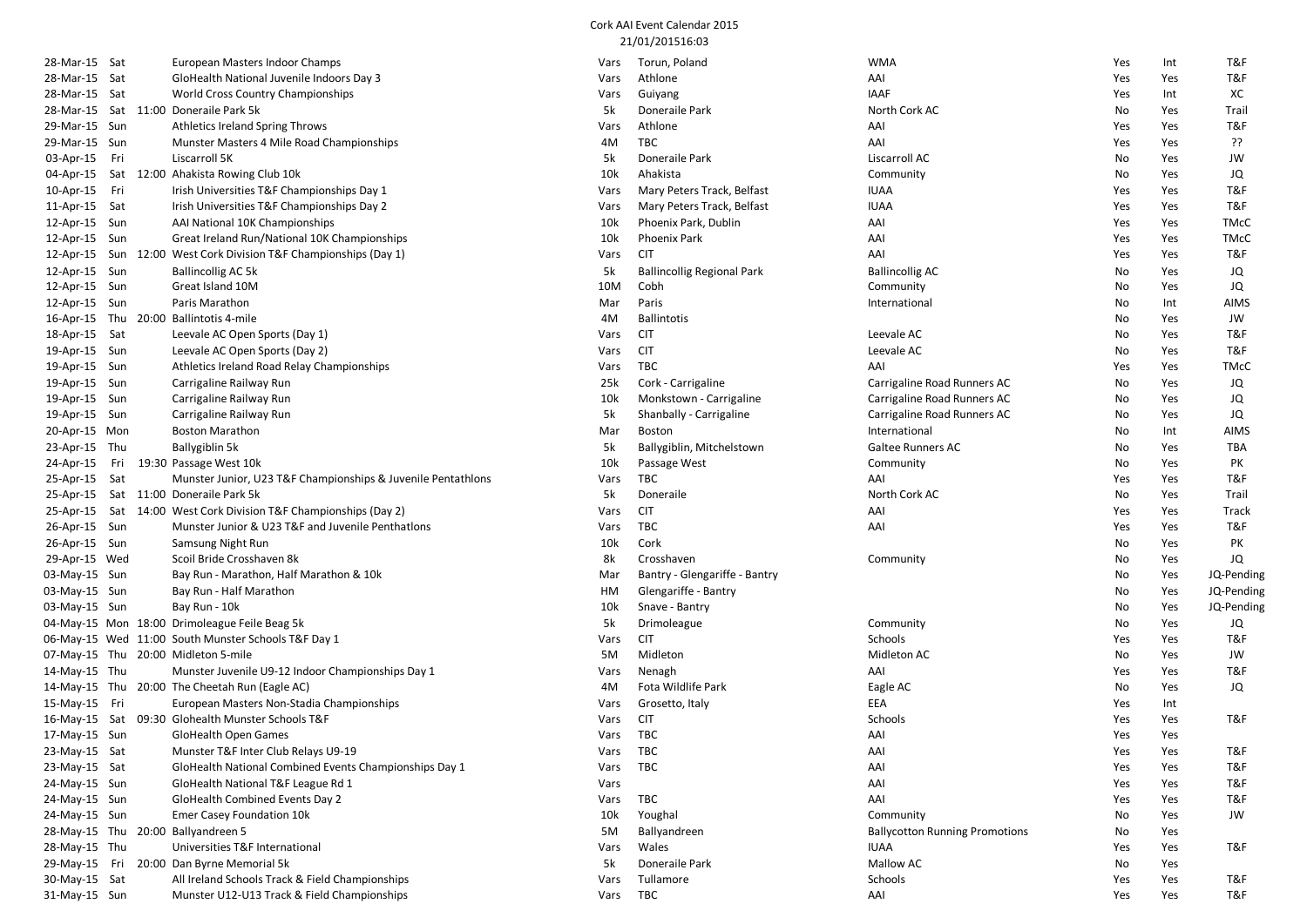|                 |     | 01-Jun-15 Mon 09:00 Cork City Marathon (AIMS Registered) and Team Relay | Mar                      | Cork                       | Council                               | Yes | Yes | JQ & TMC      |
|-----------------|-----|-------------------------------------------------------------------------|--------------------------|----------------------------|---------------------------------------|-----|-----|---------------|
|                 |     | 01-Jun-15 Mon 10:30 Cork City Half-Marathon                             | HМ                       | Cork                       | Council                               | Yes | Yes | JQ            |
| 06-Jun-15 Sat   |     | European Cup 10                                                         |                          | Chia, Italy                | International                         | Yes | Int |               |
| 06-Jun-15 Sat   |     | Munster U14-U19 Track & Field Championships                             | Vars                     | TBC                        | AAI                                   | Yes | Yes | T&F           |
| 07-Jun-15 Sun   |     | Munster U14-U19 Track & Field Championships                             | Vars                     | TBC                        | AAI                                   | Yes | Yes | T&F           |
| 11-Jun-15       | Thu | Coolagown 5k (St Nicholas AC)                                           | 5k                       | Coolagown                  | St Nicholas AC                        | No  | Yes | JW            |
| 13-Jun-15       |     | Sat 19:00 Munster U12-U13 Track & Field Championships & 9,10,11 Team    | Vars                     | TBC                        | AAI                                   | Yes | Yes | T&F           |
| 14-Jun-15 Sun   |     | Munster Senior and Masters T&F Championships                            | Vars                     | TBC                        | AAI                                   | Yes | Yes | T&F           |
| 18-Jun-15 Thu   |     | Kilbeheny 4M                                                            | 4M                       | Kilbeheny                  | <b>Galtee Runners AC</b>              | No  | Yes | <b>TBA</b>    |
| 20-Jun-15 Sat   |     | European Team Championships First League                                | Vars                     | Heraklion                  | EEA                                   | Yes | Int | T&F           |
| 20-Jun-15       | Sat | Tailteann Interprovincial Schools Games                                 | Vars                     | TBC                        | Schools                               | Yes | Yes | T&F           |
| 21-Jun-15 Sun   |     | Rock 'n' Roll Marathon/Ultra                                            | Mar                      | ?ך?                        | ַרְרְךָ                               | No  | Yes |               |
|                 |     | 24-Jun-15 Wed 17:30 Riverstick Open Sports                              | Vars                     | Riverstick                 | Riverstick-Kinsale AC                 | No  | Yes | <b>Sports</b> |
|                 |     | 25-Jun-15 Thu 20:00 Shanagarry 5                                        | 5M                       | Shanagarry                 | <b>Ballycotton Running Promotions</b> | No  | Yes | JW            |
| 27-Jun-15 Sat   |     | GloHealth Juvenile Team T&F and Combined Events (U14, 15 & 16)          | Vars                     | Tullamore                  | AAI                                   | Yes | Yes | T&F           |
| 28-Jun-15 Sun   |     | GloHealth Athletics Ireland Junior & U/23 T&F Championships             | Vars                     | TBC                        | AAI                                   | Yes | Yes | T&F           |
| 02-Jul-15       |     | Thu 20:00 Corkbeg 4-Mile                                                | 4M                       | Whitegate                  | East Cork AC                          | No  | Yes | JW            |
| 04-Jul-15       | Sat | <b>European Cup Combined Events</b>                                     | Vars                     | Inowroclaw                 | EEA                                   | Yes | Int | T&F           |
| 04-Jul-15       | Sat | European Mountain Running Championships                                 | $\overline{\phantom{a}}$ | Porto Moniz                | International                         | Yes | Yes | Mountain      |
| 04-Jul-15       | Sat | GloHealth National Juvenile T&F Day 1                                   | Vars                     | Tullamore                  | AAI                                   | Yes | Yes | T&F           |
| 05-Jul-15       | Sun | GloHealth National Jun/U23 T&F                                          | Vars                     | Tullamore                  | AAI                                   | Yes | Yes | T&F           |
| 07-Jul-15       | Tue | Cork City Sports                                                        | Vars                     | <b>CIT</b>                 | <b>Cork City Sports</b>               | No  | Yes | T&F           |
| 08-Jul-15       | Wed | World University Championships                                          | Vars                     | Gwangju                    |                                       | Yes | Int | T&F           |
| 09-Jul-15       | Thu | European U23 Championships                                              | Vars                     | Tallin                     | EEA                                   | Yes | Int | T&F           |
| 11-Jul-15       | Sat | GloHealth National Juvenile T&F Day 2                                   | Vars                     | Tullamore                  | AAI                                   | Yes | Yes | T&F           |
| $11$ -Jul- $15$ | Sat | SIAB Schools T&F International                                          | Vars                     | Glasgow                    | Schools                               | Yes | Yes | T&F           |
| 12-Jul-15       | Sun | GloHealth National Juvenile T&F Day 3                                   | Vars                     | Tullamore                  | AAI                                   | Yes | Yes | T&F           |
| 15-Jul-15       | Wed | World Youth Championships                                               | Vars                     | Cali                       |                                       | Yes | Int | T&F           |
| 16-Jul-15       | Thu | European Junior T&F Championships                                       | Vars                     | Eskilstuna                 | EEA                                   | Yes | Int | T&F           |
| 18-Jul-15       | Sat | Schools International T&F                                               | Vars                     | Scotland                   | Schools                               | Yes | Yes | T&F           |
| 18-Jul-15       | Sat | GloHealth National Juvenile T&F Day 4                                   | Vars                     | Tullamore                  | AAI                                   | Yes | Yes | T&F           |
| 18-Jul-15       | Sat | Munster Juvenile B T&F Championships                                    | Vars                     | TBC                        | AAI                                   | Yes | Yes | T&F           |
| 19-Jul-15       | Sun | GloHealth National T&F League Rd 2                                      | Vars                     | TBC                        | AAI                                   | Yes | Yes | T&F           |
| 23-Jul-15       | Thu | 20:00 Churchtown South 5                                                | 5M                       | Churchtown South           | <b>Ballycotton Running Promotions</b> | No  | Yes | JW            |
| 24-Jul-15       | Fri | European Youth Olympic Festival                                         | Vars                     | Tbilisi                    |                                       | Yes | Int | T&F           |
| 24-Jul-15       | Fri | <b>Morton Games</b>                                                     | Vars                     | Santry                     | AAI                                   | No  | Yes | T&F           |
| 25-Jul-15       | Sat | Jamie Boyle Paralympic Games                                            | Vars                     | Templemore AC              |                                       | No  | Yes | T&F           |
| 25-Jul-15       |     | Sat 06:00 Keith Whyte 100k Ultra                                        | 100k                     | Courtmacsherry             |                                       | No  | Yes | MH            |
| 25-Jul-15       |     | Sat 09:00 Keith Whyte 36M Ultra                                         | 36M                      | Courtmacsherry             |                                       | No  | Yes | MH            |
| 25-Jul-15       |     | Sat 09:00 Keith Whyte Marathon                                          | Mar                      | Courtmacsherry             |                                       | No  | Yes | MH            |
| 25-Jul-15       |     | Sat 09:00 Keith Whyte 18M Half-Ultra                                    | 18M                      | Courtmacsherry             |                                       | No  | Yes | MH            |
| 25-Jul-15       |     | Sat 09:00 Keith Whyte Half-marathon                                     | HМ                       | Courtmacsherry             |                                       | No  | Yes | MH            |
|                 |     | 25-Jul-15 Sat 09:00 Keith Whyte 10k                                     | 10k                      | Courtmacsherry             |                                       | No  | Yes | MH            |
| 26-Jul-15 Sun   |     | National Masters Track & Field Championships                            | Vars                     | Tullamore                  | AAI                                   | Yes | Yes | T&F           |
|                 |     | 31-Jul-15 Fri 19:30 Kinsale Regatta 5M                                  | 5M                       | Kinsale                    | Belgooly AC                           | No  | Yes | JW            |
| 01-Aug-15 Sat   |     | <b>Celtic Games</b>                                                     | Vars                     | Scotland                   | AAI                                   | No  | Yes | T&F           |
| 02-Aug-15 Sun   |     | GloHealth National T&F Final                                            | Vars                     | Tullamore                  | AAI                                   | Yes | Yes | T&F           |
| 03-Aug-15 Mon   |     | National Half Marathon Championships                                    | HM                       | North Wall to Phoenix Park |                                       | Yes | Yes | <b>TMcC</b>   |
| 04-Aug-15 Tues  |     | World Masters T & F Champs (4th -16th Aug)                              | Vars                     | Lyon, France               | <b>WMA</b>                            | Yes | Int | T&F           |
| 07-Aug-15 Fri   |     | GR8K                                                                    | 8k                       | Mitchelstown               | Galtee Runners AC                     | No  | Yes | TBA           |
| 08-Aug-15 Sat   |     | GloHealth National T&F Championships Day 1                              | Vars                     | Santry                     | AAI                                   | Yes | Yes | T&F           |
| 09-Aug-15 Sun   |     | GloHealth National T&F Championships Day 2                              | Vars                     |                            |                                       |     |     |               |
|                 |     |                                                                         |                          | Santry                     | AAI                                   | Yes | Yes | T&F           |